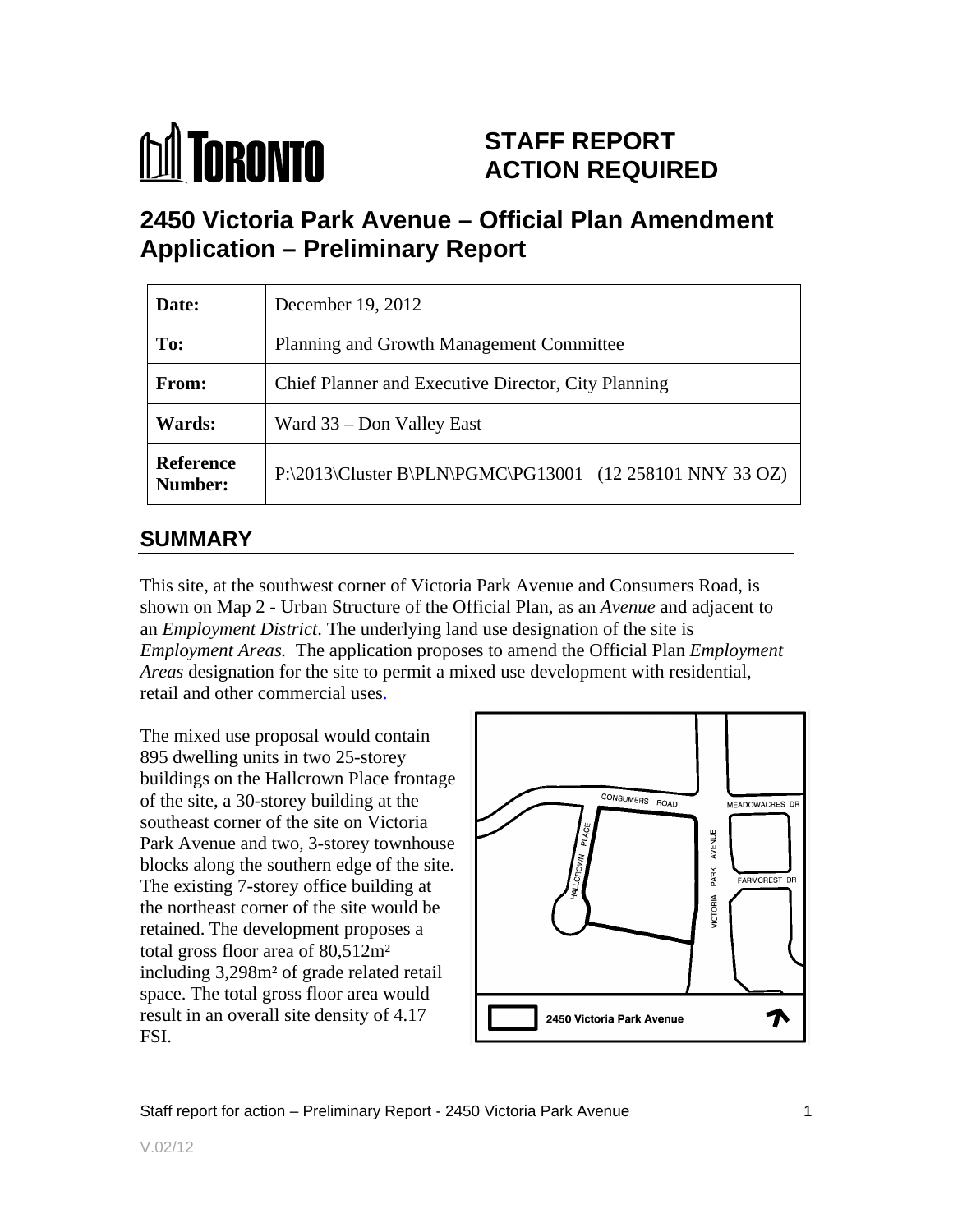The application will be reviewed within the context of the Municipal Comprehensive Review and the Five-Year Official Plan Review currently being conducted by City staff.

This report provides preliminary information on the above-noted application and seeks Planning and Growth Management Committee's directions on further processing of the application and on the community consultation process.

## **RECOMMENDATIONS**

- 1. Staff be directed to review the application to amend the *Employment Areas* designation for the subject lands to permit residential uses concurrently and in the context of the statutory Five Year Review of the Official Plan, which includes a Municipal Comprehensive Review, that is being undertaken by the City Planning Division.
- 2. Upon completion of the Municipal Comprehensive Review, staff be authorized to:
	- (i) Schedule a community consultation meeting for the lands at 2450 Victoria Park Avenue, together with the Ward Councillor.
	- (ii) Notice for the community consultation meeting be given to landowners and residents within 120 metres of the site.
	- (iii) Notice for the public meeting under the *Planning Act* be given according to the regulations of the *Planning Act*.

#### **Financial Impact**

The recommendations in this report have no financial impact.

#### **DECISION HISTORY**

At its May 30, 2011 meeting, Planning and Growth Management Committee provided direction to the Chief Planner and Executive Director, City Planning on a general work program and a public consultation strategy for the 5 Year Official Plan Review and Municipal Comprehensive Review. This statutory review is now underway. The link to the decision can be found at:

<http://app.toronto.ca/tmmis/viewAgendaItemHistory.do?item=2011.PG5.2>

At its meeting held on November 8, 2012, the Planning and Growth Management Committee adopted a report from the Chief Planner which outlined draft City-wide *Employment Areas* policy directions. As an attachment to that Report, Planning staff included preliminary assessments for a number of site specific conversion requests from Employment to non-Employment uses, including the subject site at 2450 Victoria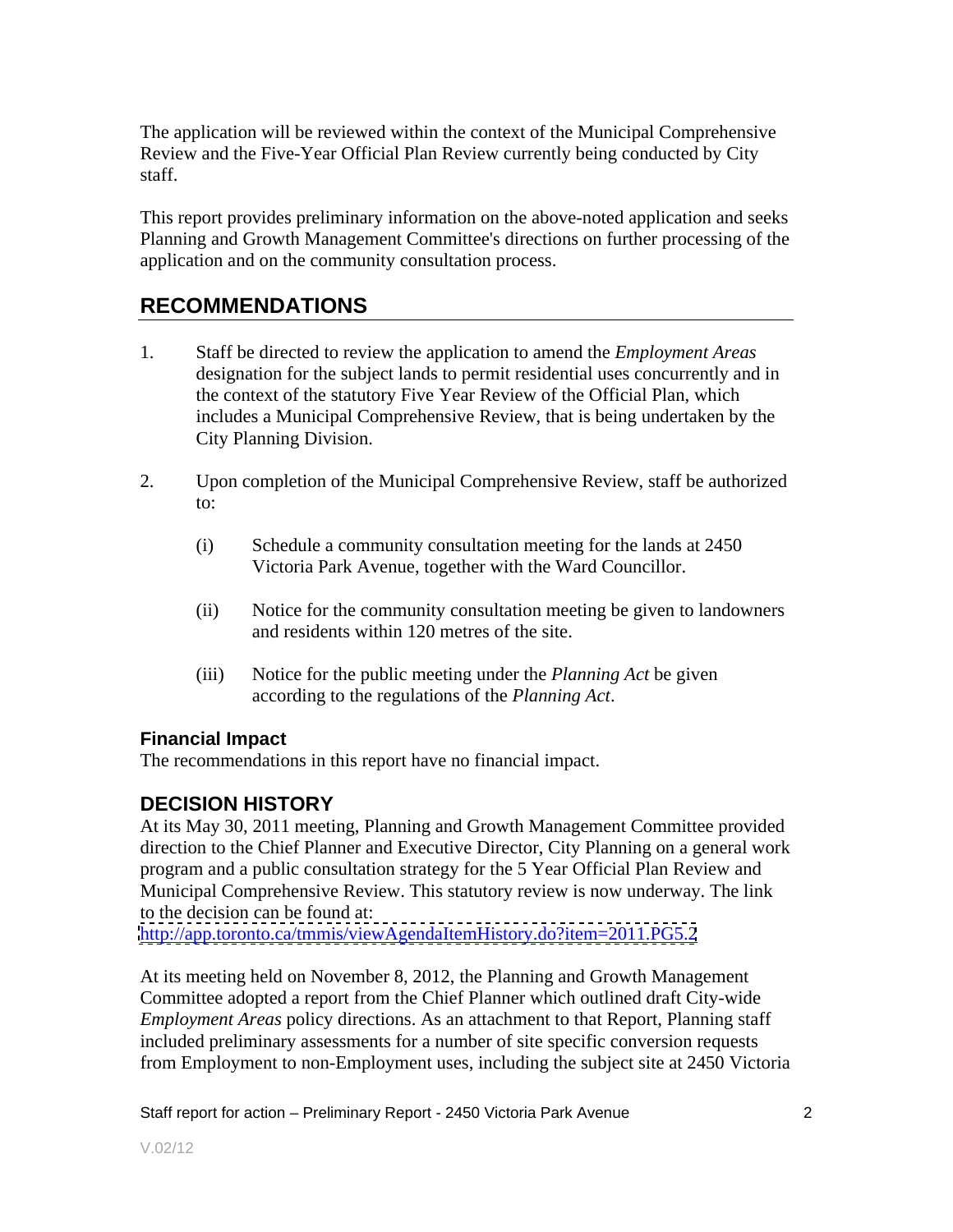Park Avenue. The owner filed its request on August 20, 2012, prior to submitting the subject amendment application. The preliminary assessment for public consultation and stakeholder input is to re-designate the subject site to *Mixed Use Areas* and require redevelopment to include a net gain in employment gross floor area.

Links to the Planning staff report can be found at: <http://www.toronto.ca/legdocs/mmis/2012/pg/bgrd/backgroundfile-51493.pdf> (Part 1) and

<http://www.toronto.ca/legdocs/mmis/2012/pg/bgrd/backgroundfile-51834.pdf> (Part 2)

City Council, on November 27, 28 and 29, 2012, adopted the Planning and Growth Management Committee recommendations with further amendments. A link to the City Council decision can be found at:

<http://app.toronto.ca/tmmis/viewAgendaItemHistory.do?item=2012.PG19.5>

Public consultation respecting the draft Official Plan employment policies and preliminary assessments of requests to convert employment lands to other uses is anticipated to commence in early 2013.

## **Pre-Application Consultation**

A pre-application consultation meeting was held with the applicant to discuss complete application submission requirements. Staff advised the applicant that any application to redesignate the site to provide for residential uses would have to be reviewed in the context of the Five Year Review of the Official Plan, including the Municipal Comprehensive Review.

## **ISSUE BACKGROUND**

## **Proposal**

The application proposes to redesignate the lands located at 2450 Victoria Park Avenue from *Employment Areas* to *Mixed Use Areas*. A conceptual site plan is illustrated on Attachment 1 to this report. The development is proposed in four development blocks which would contain 895 dwelling units in two 25-storey buildings on the Hallcrown Place frontage of the site, a 30-storey building at the southeast corner of the site on Victoria Park Avenue and two, 3-storey townhouse blocks along the southern edge of the site. The existing 7-storey office building at the northeast corner of the site would be retained. The development proposes a total gross floor area of 80,512m² including 3,298 m² of grade related retail space. The total gross floor area would result in an overall site density of 4.17 FSI.

Access to the site would be provided from an existing in-right/out-right driveway on Consumers Road near the Victoria Park Avenue intersection and two proposed full movement driveways on Hallcrown Place. The three entrance driveways would connect to a circular driveway in the centre of the site. Details of the access, parking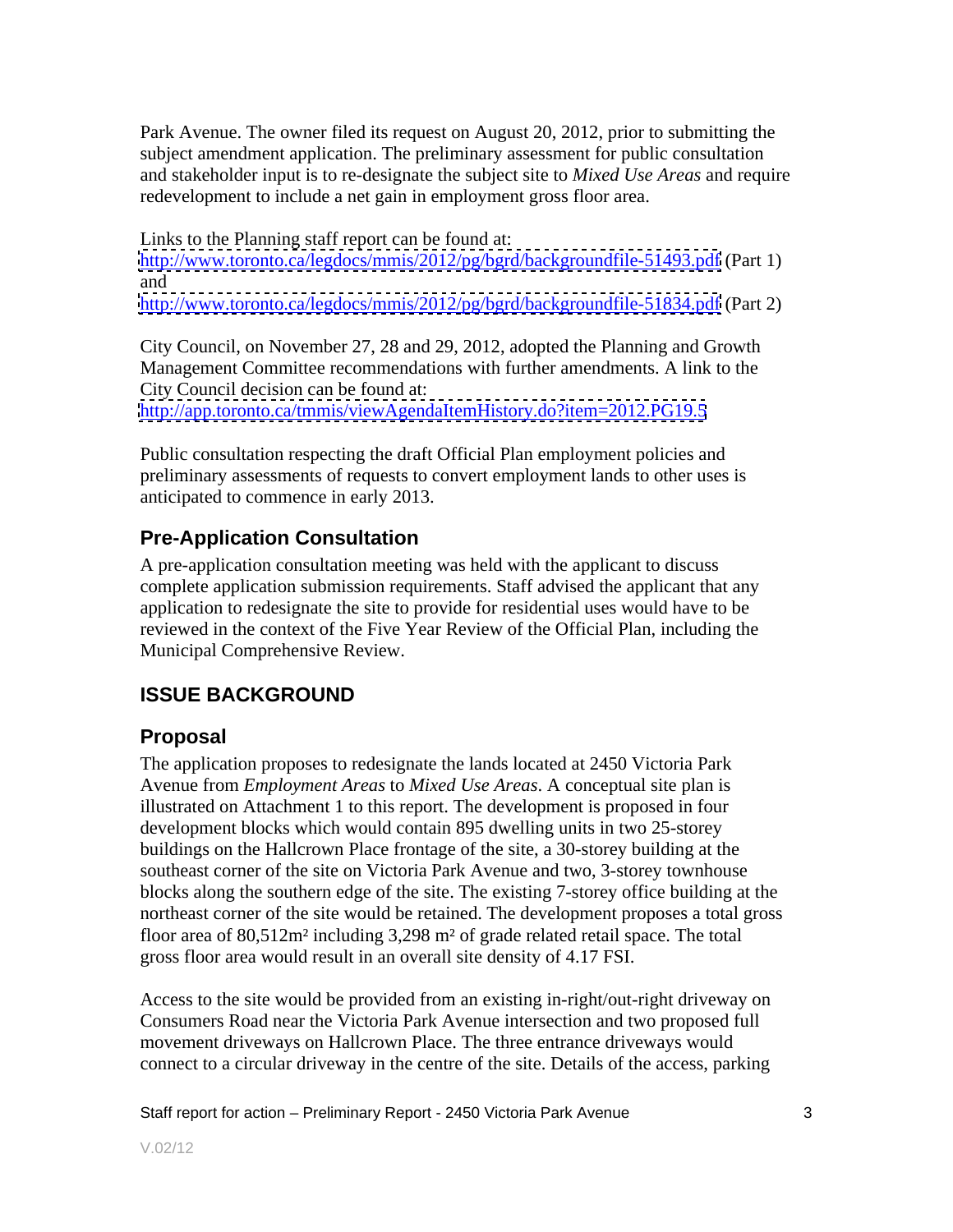and loading arrangements for each development block would be provided with the rezoning application to be submitted.

The proposal also includes the creation of approximately 2,000m² of open space/parkland currently proposed in two locations: one fronting Consumers Road, the other fronting Victoria Park Avenue (shown shaded on Attachment 1).

## **Site and Surrounding Area**

The site is located at the southwest corner of the signalized intersection of Consumers Road and Victoria Park Avenue. It has an area of approximately 1.93 ha with frontages of approximately 160 metres on Victoria Park Avenue, 131 metres on Consumers Road and approximately 142 metres on Hallcrown Place. The site is presently developed with a 7-storey commercial office building at the northeast corner of the site, a 2-storey office building extending across the Consumers Road frontage and a large 294-space surface parking lot on the southern portion of the site.

Surrounding land uses include:

- South: St. Mary's Armenian Apostolic Church and Community Centre at 45 Hallcrown Place, the Radisson Hotel at 55 Hallcrown Place and then Highway 401:
- East: Victoria Park Avenue then lands designated *Mixed Use Areas* containing a variety of retail, restaurant and service uses then single detached dwellings on lands designated *Neighbourhoods*:
- West: Hallcrown Place then employment uses including a 7-storey commercial office building at 515 Consumers Road and 11-storey commercial office building at 505 Consumers Road:
- North: Consumers Road then employment uses including the 5-storey Enbridge office building. The contract of the contract of the contract of the contract of the contract of the contract of the contract of the contract of the contract of the contract of the contract of the contract of the contract of the

The site is situated within the Consumers Road Business Park which is bounded by Sheppard Avenue East to the north, Victoria Park Avenue to the east, Highway 401 to the south and Highway 404 to the west. It was one of several office parks established in the 1960's along the Don Valley/Highway 404 corridor. There are approximately 60 buildings in the employment area comprised primarily of office buildings, ranging in height from 1 to 17 storeys, surrounded by large surface parking lots. Office employment comprises over 93% of total employment in the area. The area has attracted many high profile companies including Shoppers Drug Mart, Enbridge Gas Distribution, Direct Energy, Rogers Communications, Sun Life Assurance and Hallmark Canada.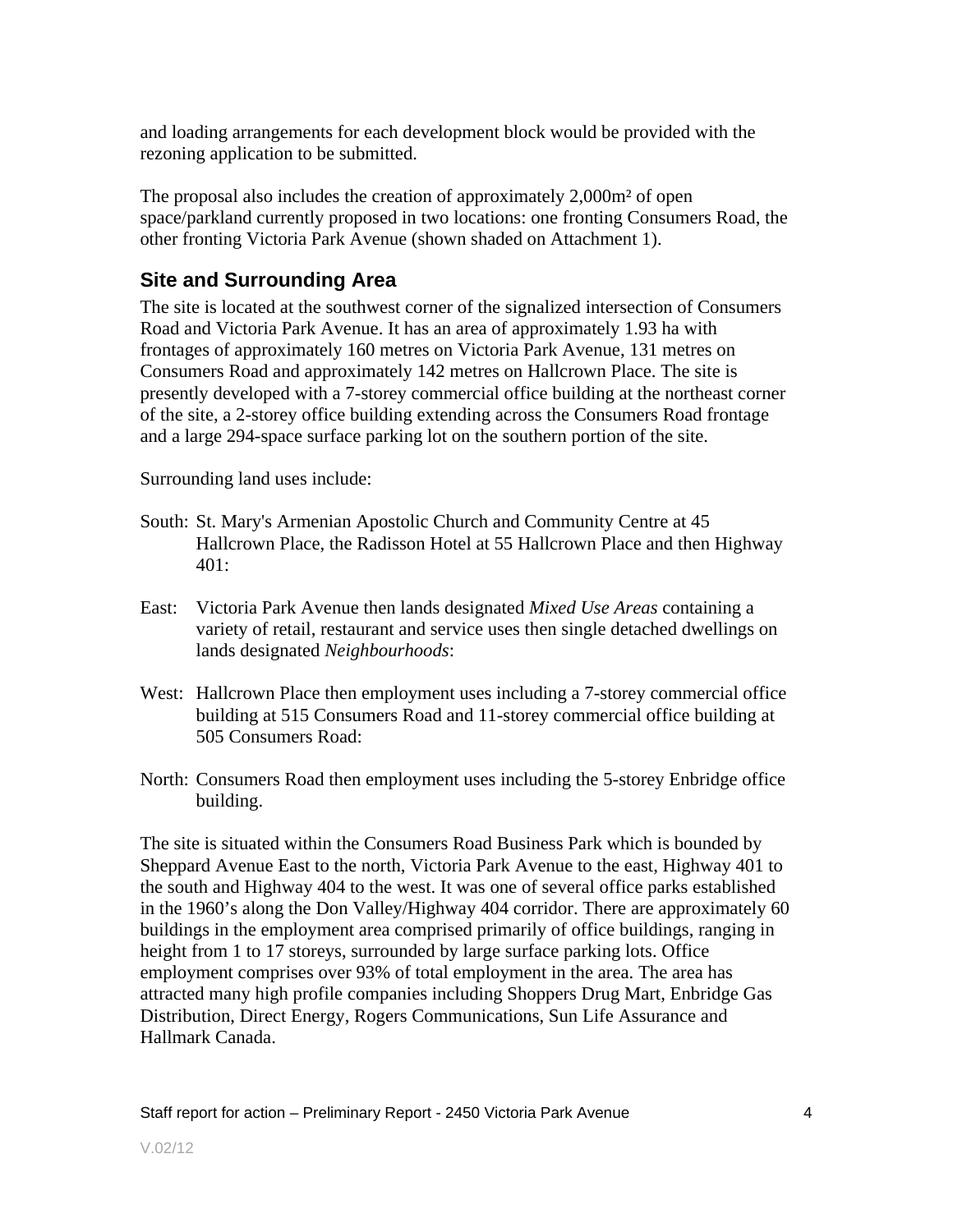Although the area has not experienced any new office development it generally experiences a healthy turnover of both new and established businesses. Investment and upgrades continue to the existing office buildings and the area remains a vibrant and active employment area.

There are a number of institutional uses in the employment area including five places of worship and a private school. In September 2011, City Council amended former City of North York Zoning By-law No. 7625 to prohibit places of worship in the Consumers Road Business Park. Proposals to establish a place of worship now requires a rezonming application that allows for a comprehensive review of the impacts of places of worship on the employment uses on a site by site basis.

In recent years, residential uses have been approved by the Ontario Municipal Board at the north edge of the *Employment District*, along the south side of Sheppard Avenue East (i.e., Monarch Construction and Tridel's Atria IV development).

This section of Victoria Park Avenue is a major arterial road identified as an *Avenue* on Map 2 of the Official Plan and a Transit Priority Segment on Map 5. The site is located within a 5-minute walk to Sheppard Avenue East which is identified as a planned Higher Order Transit Corridor extending easterly from the existing Don Mills subway station. There is an approved Environmental Assessment for an LRT line that would run underground from the Don Mills station beneath Highway 404 and would emerge above grade at a planned Consumers Road stop. East of Consumers Road, the LRT would run at grade within the centre median of Sheppard Avenue East, with an additional stop at Victoria Park Avenue.

#### **Municipal Comprehensive Review**

The City is currently undertaking the Five Year Review of the Official Plan as required under Section 26 of the *Planning Act*. Section 26 1(b) of the *Planning Act* requires municipalities to revise the Official Plan, as it contains policies addressing areas of employment including, without limitation, the designation of areas of employment in the Official Plan and policies addressing the removal of land from areas of employment to ensure those policies are confirmed or amended.

The City is therefore reviewing all the policies in the Official Plan addressing areas of employment and the designation of lands currently shown on Maps 13 to 24 of the Official Plan as *Employment Areas*. The City is also reviewing policies regarding the removal of land from these areas of employment.

## **Provincial Policy Statement**

The Provincial Policy Statement (PPS) provides policy direction on matters of provincial interest related to land use planning and development. The PPS establishes the policy foundation for regulating the use and development of land. City Council's planning decisions are required to be consistent with the PPS.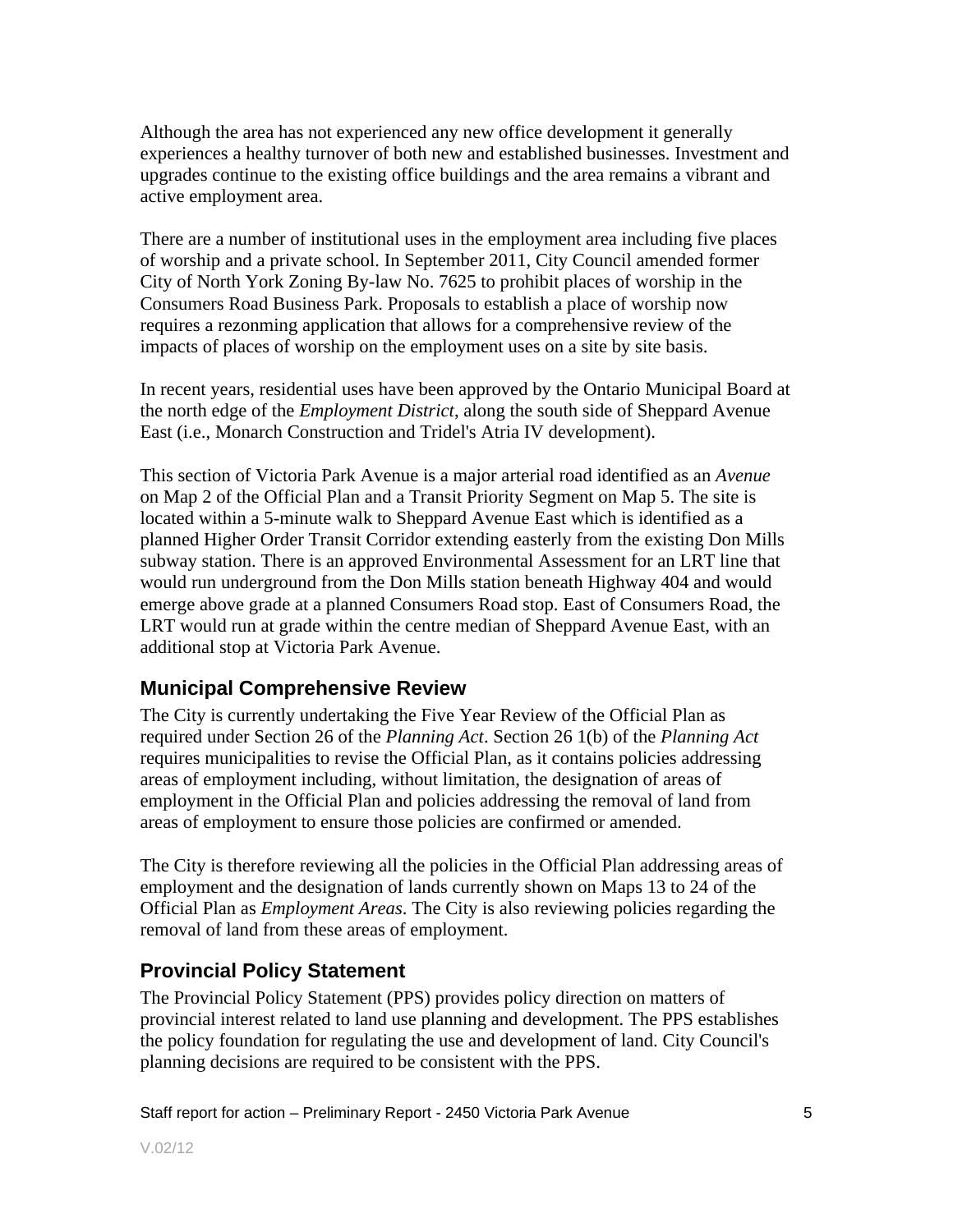Section 1.3 of the PPS requires the City to:

- i) provide for an appropriate mix and range of employment (including industrial, commercial and institutional uses) to meet long-term needs;
- ii) provide opportunities for a diversified economic base, including maintaining a range and choice of suitable sites for employment uses; and
- iii) protect and preserve employment areas for current and future uses.

The PPS defines employment areas as "areas designated in an official plan for clusters of business and economic activities including, but not limited to, manufacturing, warehousing, offices, and associated retail and ancillary facilities".

Section 1.3.2 of the PPS states that the City may only permit the conversion of lands within employment areas to non-employment uses through a Comprehensive Review where it has been demonstrated that:

- i) the land is not required for employment purposes over the long-term; and
- ii) there is a need for the conversion.

#### **Growth Plan for the Greater Golden Horseshoe**

The Growth Plan for the Greater Golden Horseshoe (Growth Plan) provides a framework for managing growth in the Greater Golden Horseshoe including: directions for where and how to grow; the provision of infrastructure to support growth; and protecting natural systems. City Council's planning decisions are required to conform, or not conflict, with the Growth Plan.

The Growth Plan includes similar policies to the PPS directed at the preservation of employment areas for future economic opportunities. The Growth Plan requires the City to maintain an adequate supply of lands providing locations for a variety of appropriate employment uses to accommodate the employment growth forecasts of the Growth Plan. The Growth Plan requires municipalities to promote economic development and competitiveness by:

- i) providing for an appropriate mix of employment uses including industrial, commercial and institutional uses to meet long-term needs;
- ii) providing opportunities for a diversified economic base, including maintaining a range and choice of suitable sites for employment uses which support a wide range of economic activities and ancillary uses, and take into account the needs of existing and future businesses;
- iii) planning for, protecting and preserving employment areas for current and future uses; and see all the set of the set of the set of the set of the set of the set of the set of the set of the set of the set of the set of the set of the set of the set of the set of the set of the set of the set of
- iv) ensuring the necessary infrastructure is provided to support current and forecasted employment needs.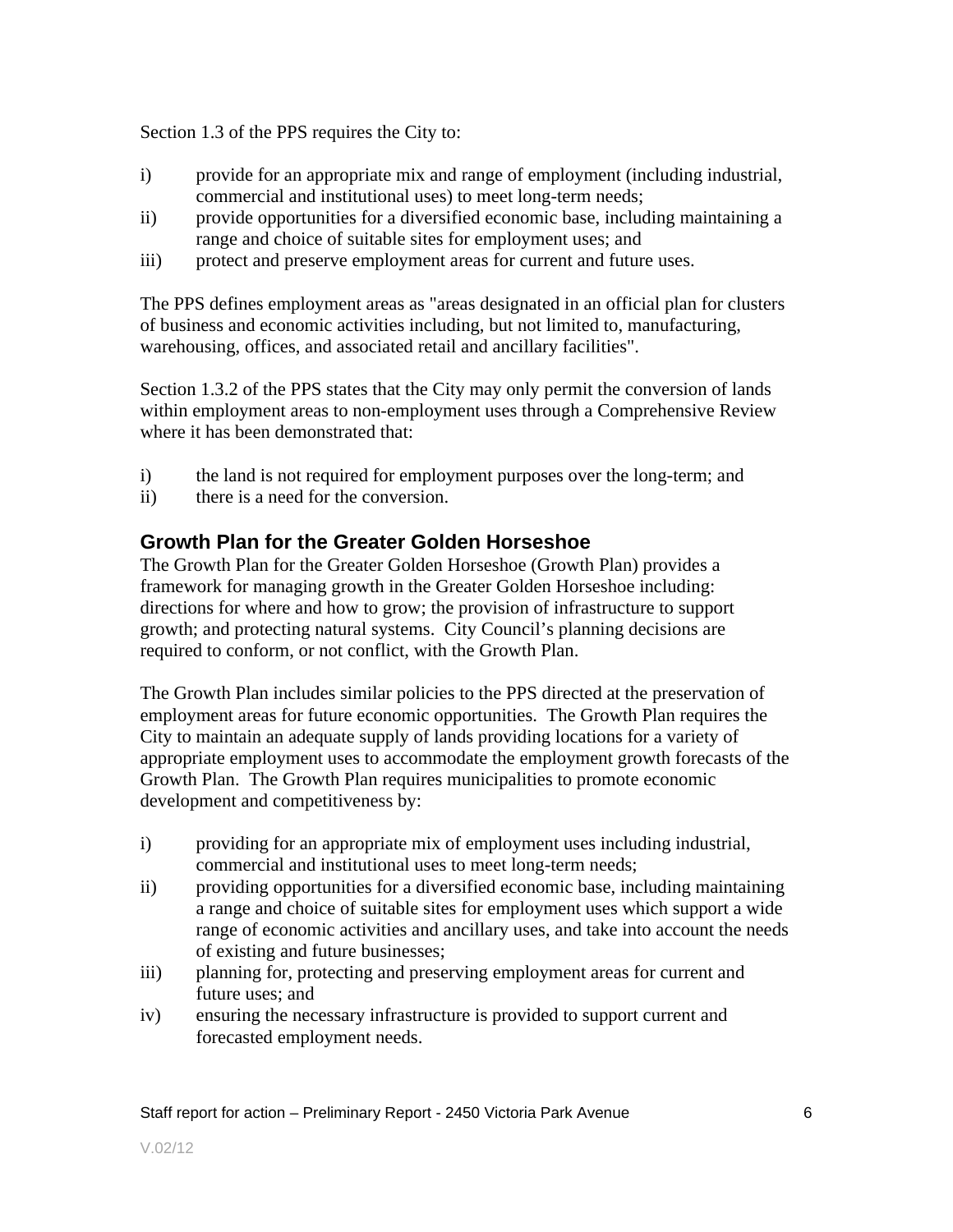The definition of an employment area in the Growth Plan is the same as that used in the PPS.

Municipalities may permit conversion of lands within employment areas to non employment uses only through a Municipal Comprehensive Review. The Growth Plan defines a Municipal Comprehensive Review as "an official plan review, or an official plan amendment, initiated by a municipality that comprehensively applies the policies and schedules of this Plan" (Growth Plan). Consistent with the PPS, the Growth Plan limits such conversions to areas where it has been demonstrated through the Municipal Comprehensive Review that it meets a number of criteria.

## **Official Plan**

The site is shown on Map 2 - Urban Structure, as an *Avenue* and adjacent to an *Employment District*. The underlying land use designation of the site is *Employment Areas* as shown on Land Use Plan, Map 19 (refer to Attachment 3). There are no Secondary Plan or Site and Area Specific policies that apply to this area. The site forms part of a larger employment area which extends north to Sheppard Avenue, west to Highway 404 and south to Highway 401.

The land use policies of Section 4.6, *Employment Areas* state that *Employment Areas* are intended to be places of business and economic activity. Uses that support this function consist of offices, manufacturing, warehousing, distribution, research and development facilities, utilities, media facilities, parks, hotels, retail outlets ancillary to the preceding uses, and restaurants and small scale stores and services that serve area businesses and workers. The proposed residential use is not provided for within *Employment Areas.*

Section 3.2.3.5 of the Official Plan provides the City's policies on parkland. The Plan states that an alternative parkland dedication rate of 0.4 hectares per 300 residential units will be applied to proposals for residential development in parkland acquisition priority areas where Council has identified a need for parkland and enacted an Alternative Parkland Dedication By-law.

The subject development proposes a new residential neighbourhood. Section 3.3 of the Official Plan (Building New Neighbourhoods) outlines a comprehensive framework for planning new neighbourhoods to ensure they function as complete communities and not just housing. This planning framework includes consideration of the pattern of streets, blocks and open spaces, the mix and location of land uses and building types and a strategy to provide parkland and community services. The policy states that for new neighbourhoods to be viable communities they need a focal point, a fine grain of interconnected streets and pedestrian routes that define development blocks, high quality parks and open spaces and services that meet the needs of residents, workers and visitors.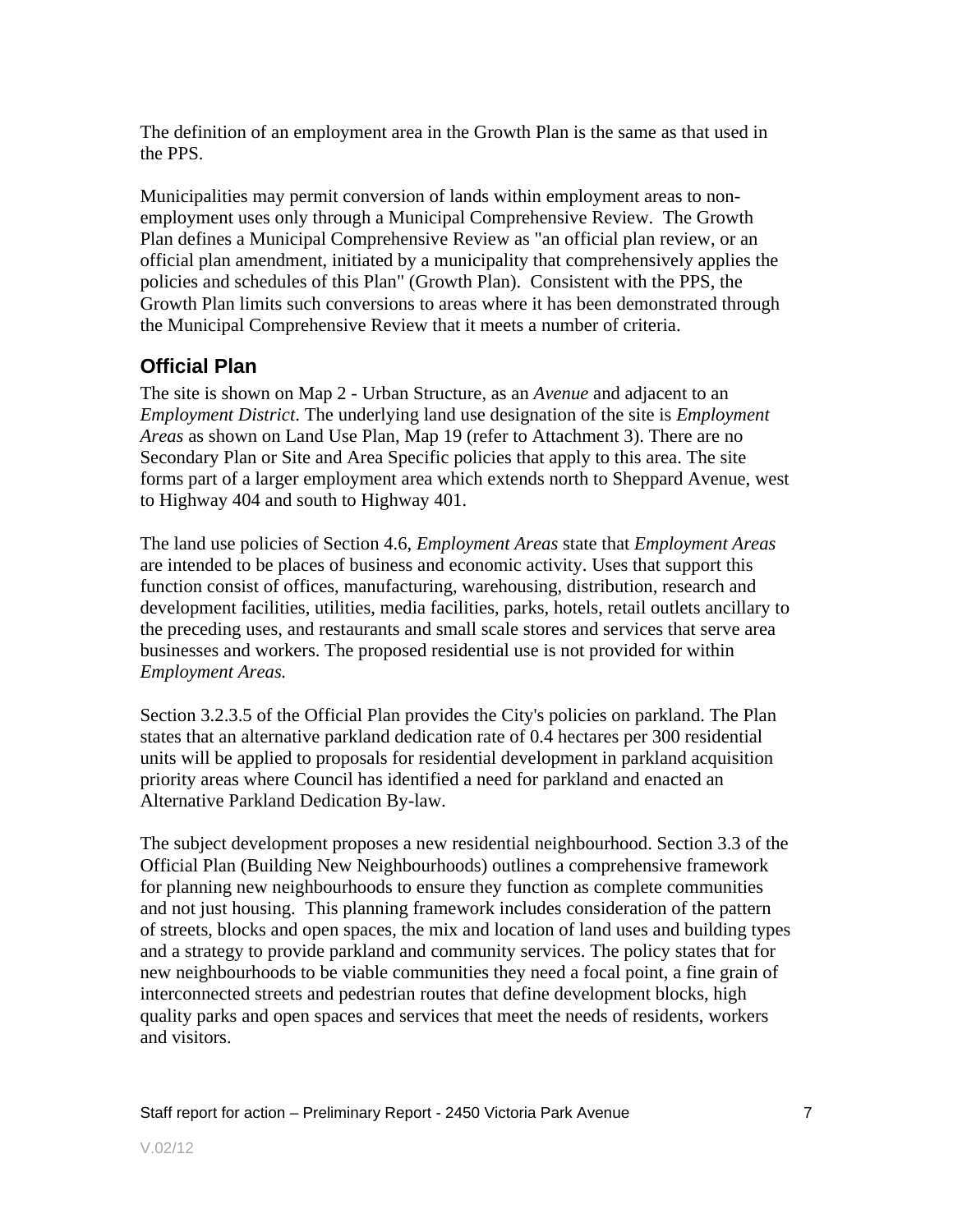The Official Plan provides for the use of Section 37 of the *Planning Act* to secure community benefits in exchange for increased height and density for new development, provided it first meets the test of good planning and is consistent with the policies and objectives of the Plan.

The Toronto Official Plan is available on the City's website at: [http://www.toronto.ca/planning/official\\_plan/introduction.htm](http://www.toronto.ca/planning/official_plan/introduction.htm)

## **Avenue Segment Study**

As noted previously, the site is located on an *Avenue* as indicated on Map 2: Urban Structure of the Official Plan. The Plan states *Avenues* are important corridors along major streets where reurbanization is anticipated and encouraged to create new housing and job opportunities while improving the pedestrian environment, the look of the street, shopping opportunities and transit service for community residents. A framework for change will be tailored to the situation of each *Avenue* through a local Avenue Study conducted by the City. The Plan states development requiring a rezoning will not be allowed to proceed prior to completion of an Avenue Study unless a review is undertaken that demonstrates to Council's satisfaction that subsequent development of the entire Avenue segment will have no adverse impacts within the context and parameters of the review.

Policy 2.2.3.3 allows development to be considered prior to the completion of an Avenue Study on the condition that this review be undertaken by the applicant. The review is intended for development that has the potential to set a precedent for the form and scale of reurbanization along the *Avenue* and will consider the larger context and implications for the *Avenue* segment in which the development is located. As required by Policy 2.2.3.3b, the review will:

- i) include an assessment of the impacts of the incremental development of the entire Avenue segment at a similar form, scale and intensity, appropriately allowing for distinguishing circumstances;
- ii) consider whether the incremental development of the entire Avenue segment as identified in the above assessment would adversely impact any adjacent *Neighbourhoods* or *Apartment Neighbourhoods;*
- iii) consider whether the proposed development is supportable by available infrastructure; and
- iv) be considered together with any amendment to the Official Plan or Zoning Bylaw at the statutory public meeting for the proposed development.

## **Zoning**

The site is zoned Industrial-Office Business Park (MO) by former City of North York Zoning By-law No. 7625 (refer to Attachment 2). The MO zoning permits office uses and manufacturing, service commercial and institutional uses, hotels, retails stores, restaurants, financial institutions, personal service shops, fitness centres, car rental agencies, commercial schools, community centres and day nurseries with a maximum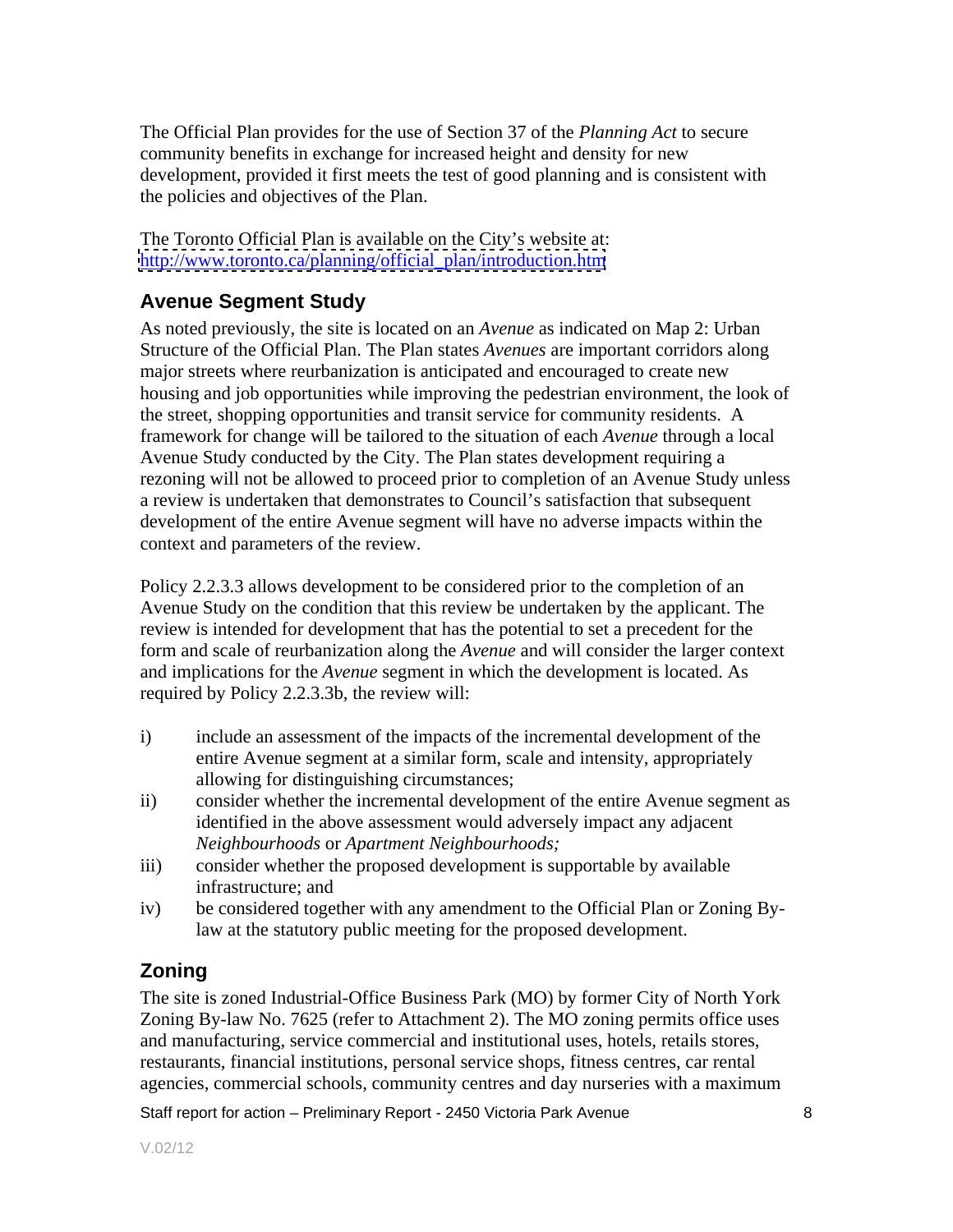gross floor area of 150% of the lot area, or a Floor Space Index of 1.5. Residential uses are not permitted.

A rezoning application to support the current proposal has not been submitted.

## **Site Plan Control**

The proposed development would be subject to Site Plan Approval. An application in this regard has not been submitted.

## **Reasons for the Application**

An Official Plan Amendment application is required as residential uses are not permitted on lands designated as *Employment Areas* in the Official Plan.

An application to amend the Zoning By-law to permit the proposed uses and establish appropriate zoning regulations to guide redevelopment of the site would be required should Council amend the *Employment Areas* designation to include the proposed uses.

## **COMMENTS**

## **Application Submission**

The following reports/studies were submitted with the application:

- Planning Report
- Transportation Considerations Report
- 
- Phase One Environmental Site Assessment<br>- Phase Two Environmental Site Assessment (Interim)
- Preliminary Geotechnical Investigation
- Functional Servicing Report
- Employment Area Impact Analysis
- Community Services and Facilities Study

A Notification of Incomplete Application, issued on November 5, 2012, identifies an Avenue Segment Review is outstanding for a complete application submission.

## **Planning Act/Five-Year Review**

In May 2011, the City Planning Division commenced the statutory Five-Year Review of the Official Plan, which includes a Municipal Comprehensive Review as set out in the Growth Plan. Until these reviews are complete, refusal or approval of the subject application would be premature. It is therefore recommended that the application be reviewed concurrently and in the context of the Five-Year Review of the Official Plan and the Municipal Comprehensive Review.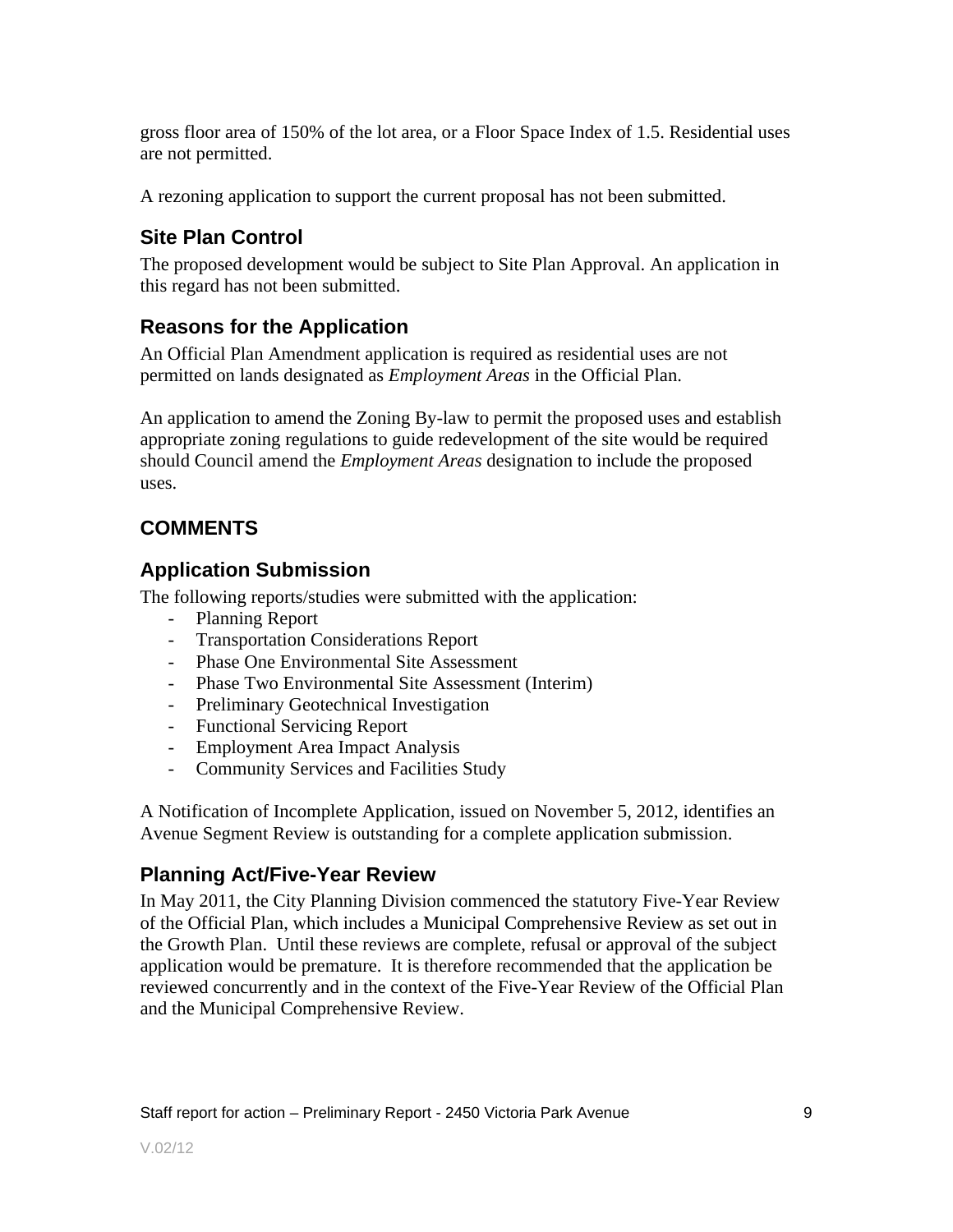### **Issues to be Resolved**

#### Land Use Issues **Land Use Issues**

The subject site is part of a larger employment district. The appropriateness of amending the Official Plan designation for this site to permit residential uses must be evaluated, including the impacts on the surrounding employment area. On a preliminary basis, the following land use issues have been identified:

- The appropriateness of redesignating the subject site from *Employment Areas* to *Mixed-Use Areas* to permit residential uses on the site as part of the Official Plan Review and Municipal Comprehensive Review:
- Impacts of residential land use changes proposed for this site and other sites in the Consumers Road Business Park.

#### Area Wide Issues

As noted previously, the applicant is proposing an Official Plan Amendment that would permit a significant mixed use project with 80,512m² of development and a density of 4.17 FSI.

On a preliminary basis, in addition to the land use issues above, the following issues have been identified that could impact the larger area as a result of the proposal:

- Needs arising from creating a new residential neighbourhood that should function as a viable community with interconnected streets and pedestrian routes that define appropriately shaped and scaled development blocks and create high quality parks and open spaces with services that meet the needs of residents, workers and visitors:
- The availability and adequacy of community services and facilities in the area to support the proposed residential development:
- The Transportation Impact Study and local roads must be assessed to ensure there is sufficient capacity to accommodate the additional traffic generated by the development.

#### Site Specific Issues

In addition to the above issues, there are a number of site specific issues that must be evaluated to assess the merits of the proposal. Such issues include, but are not limited to:

- A network of public streets and parks that fit within a larger pattern to enhance the residential neighbourhood:
- Appropriateness of the proposed density, built form, massing and building heights: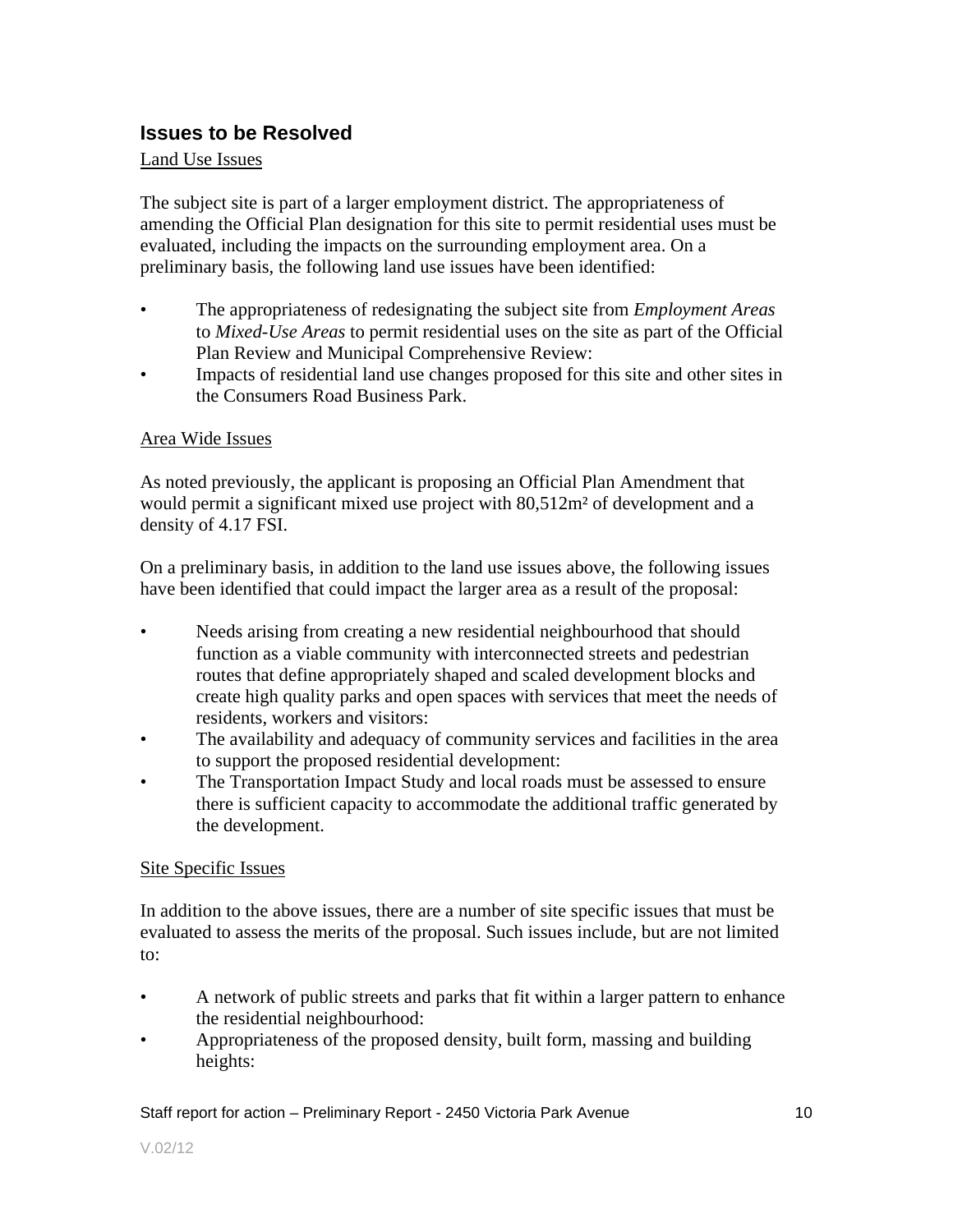- Transition of building heights and massing including shadow impacts on the stable low density residential area located east of Victoria Park Avenue:
- Appropriate ground floor uses along streets and parks to support a safe pedestrian environment:
- Parkland dedication:
- Phasing of the development:
- Adequacy of residential amenity spaces:
- Compliance of the proposal with the City's Tall Building Guidelines:
- Appropriateness of the proposed site access and road connections:
- Assessment of site servicing including stormwater management:
- Determination of appropriate Section 37 community benefits.

Additional issues may be identified through the Municipal Comprehensive Review, the Five Year Review of the Official Plan, the technical review of the application, agency comments and community consultation process.

## **CONTACT**

Steve Forrester, Senior Planner Tel. No. (416) 395-7126 Fax No. (416) 395-7155 E-mail: sforrest@toronto.ca

## **SIGNATURE**

 $\overline{\phantom{a}}$  , we can assume that the contract of  $\overline{\phantom{a}}$  , we can assume that the contract of  $\overline{\phantom{a}}$ Jennifer Keesmaat, MES, MCIP, RPP Chief Planner and Executive Director City Planning Division

## **ATTACHMENTS**

Attachment 1: Site Plan Attachment 2: Zoning Attachment 3: Official Plan Attachment 4: Application Data Sheet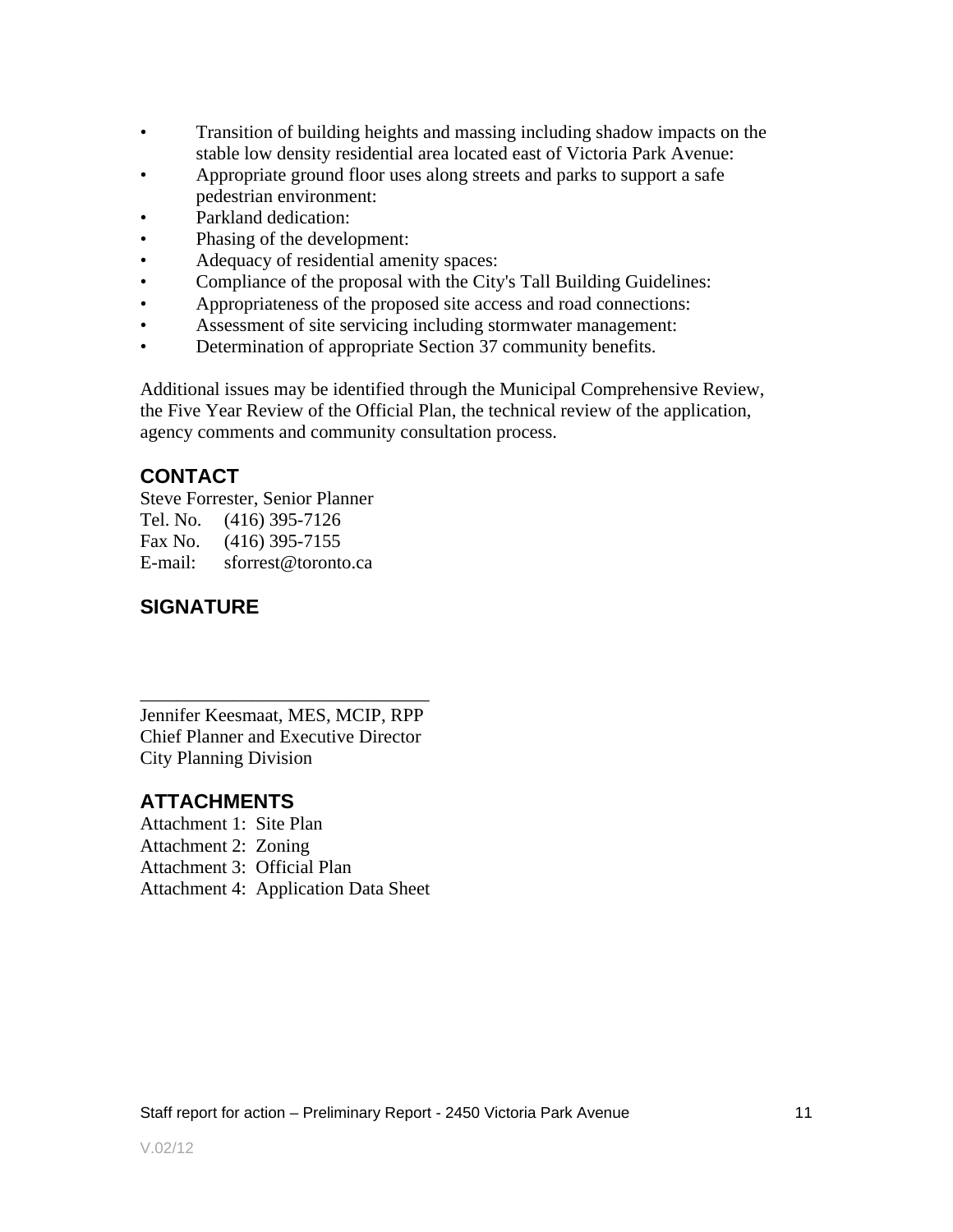#### **Attachment 1: Site Plan**



# **Site Plan**

## 2450 Victoria Park Avenue

**Applicant's Submitted Drawing** 

Not to Scale 10/16/2012

File # 12 258101 NNY 33 0Z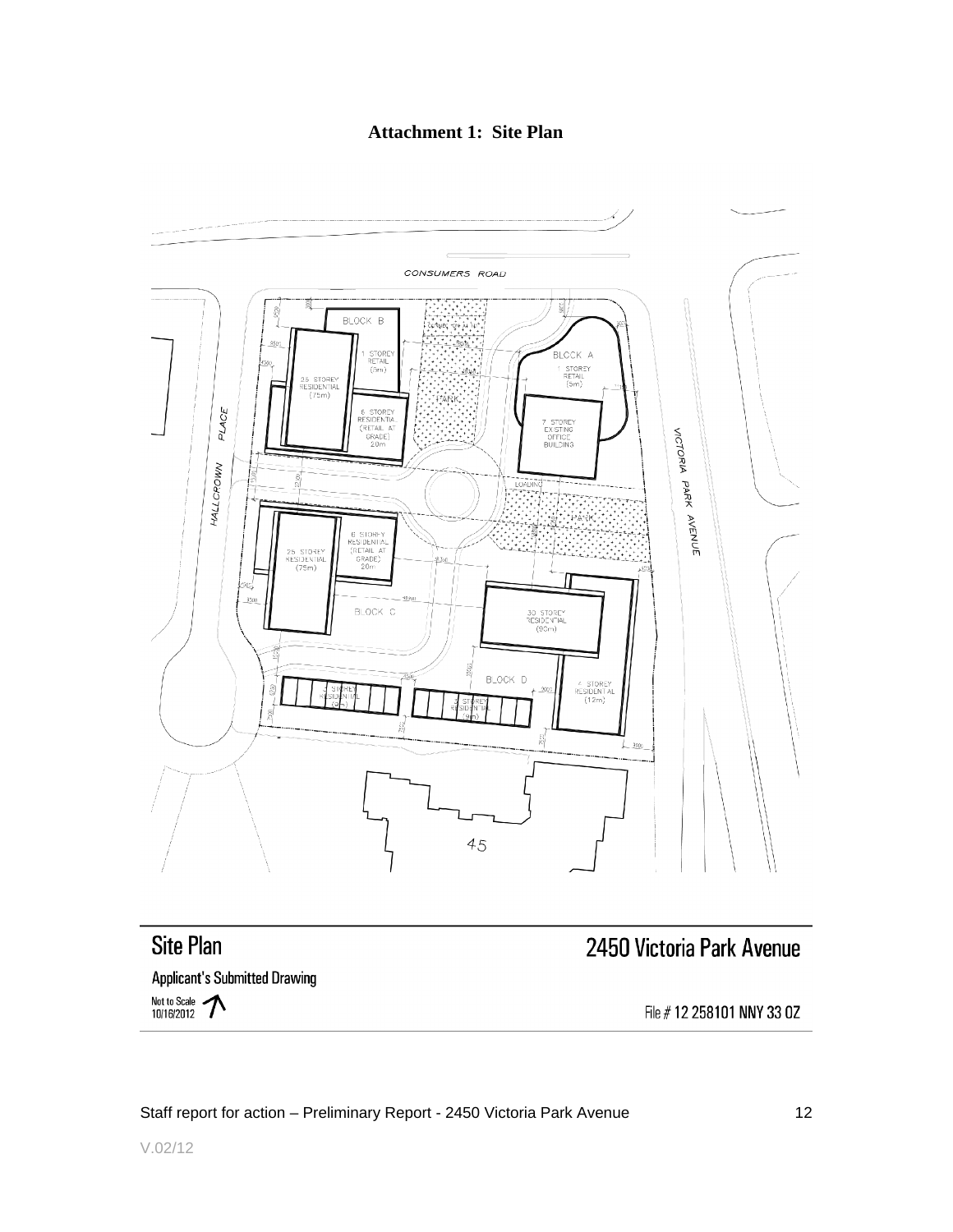**Attachment 2: Zoning**

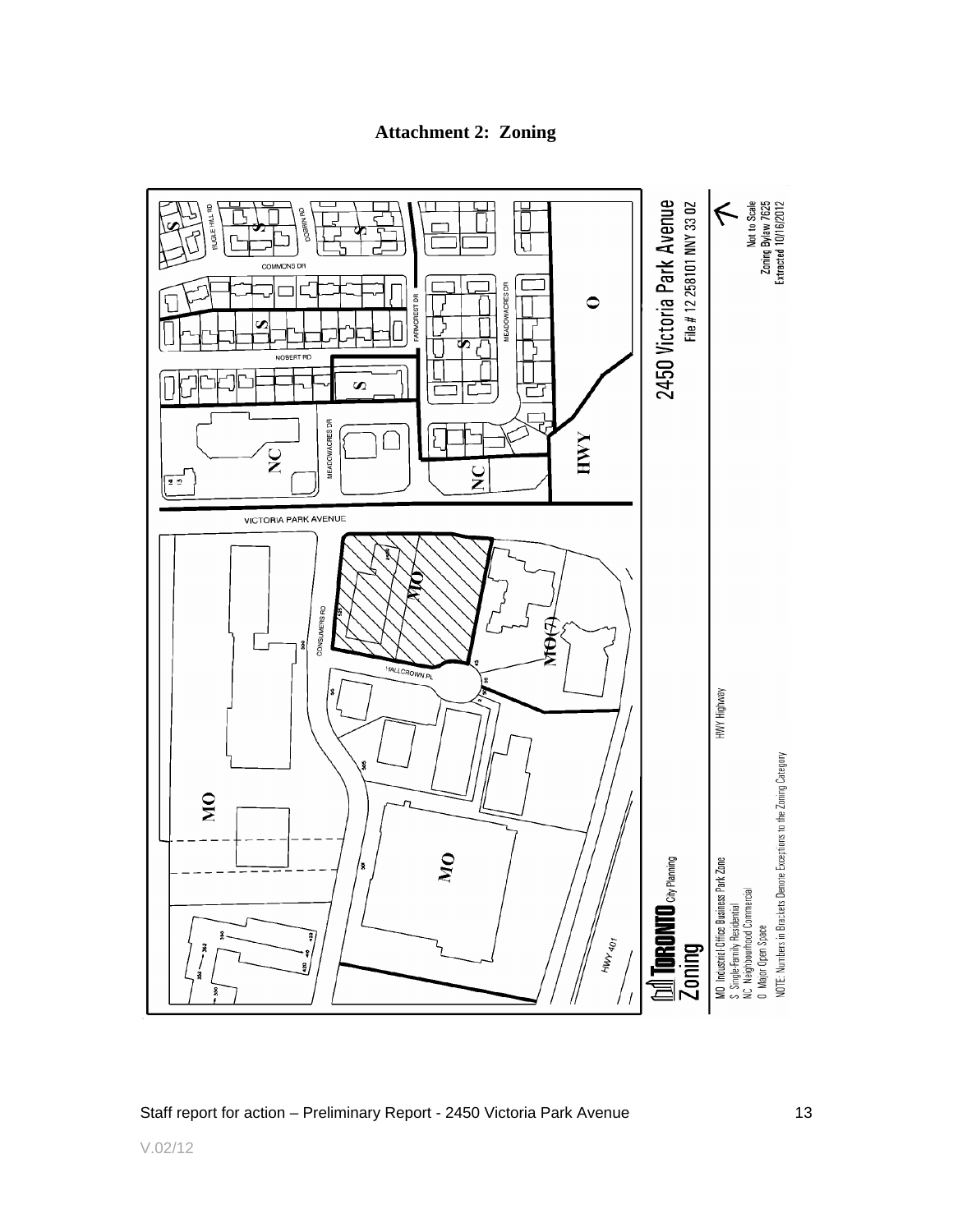**Attachment 3: Official Plan**